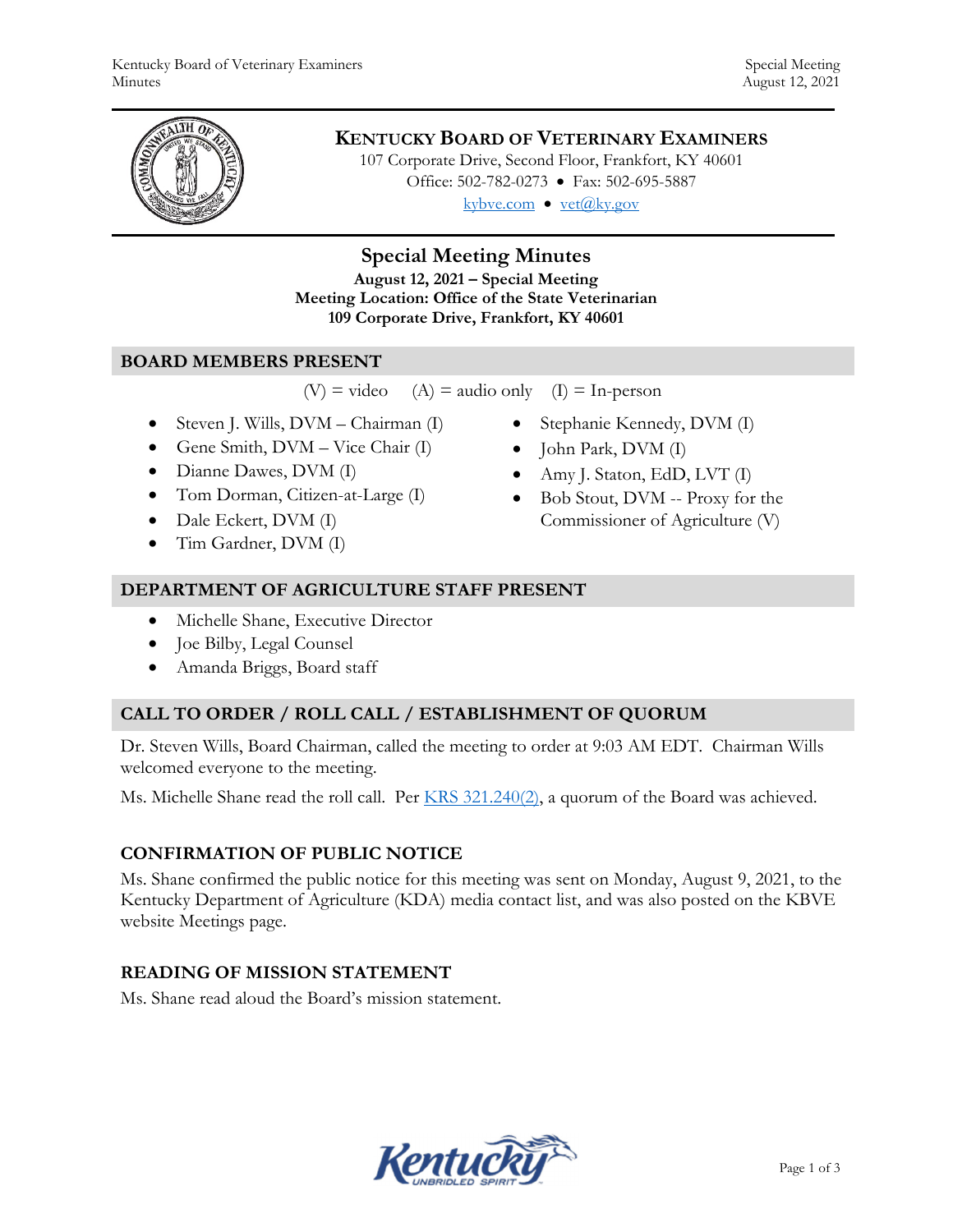### **CONSENT AGENDA**

Approval of Board Per Diem and Meeting Travel

**A MOTION** was made by Dr. Park to approve the consent agenda. The motion, seconded by Amy Staton, passed unanimously.

### **BUSINESS AGENDA**

### **GOVERNMENT AFFAIRS COMMITTEE**

Practice Act Review

- KRS 321.207 Certification of animal control agencies and animal euthanasia specialists
- KRS NEW Renewal of certificates for Animal Euthanasia Specialists and Animal Control Agencies -- Fees -- Expiration and termination of certificates -- Reinstatement -- Continuing education – Retired or inactive certificate status
- KRS NEW Veterinary Practice Ownership Corporate Ownership Responsible Parties
- KRS NEW Practice of Veterinary Technology (see **AAVSB PAM**)
- KRS 321.441 Veterinary technician's license -- Qualifications -- Scope of practice --Annual fee – Exception (See AAVSB Scope of Practice – Veterinary Technicians document)
- KRS NEW Renewal of veterinary technician license -- Fees -- Expiration and termination of license -- Reinstatement -- Continuing education – Retired or inactive licensure status
- KRS 321.443 Veterinary assistants- levels of techs/nurses and appropriate duties set through regulation? How to treat small and large animal practices fairly? What about OTJ trained assistants with many years of experience? Grandfathering?

Following review of the statutes, Member of the Board discussed the following topics:

#### **August 11 Meeting with select Animal Control Agencies**

- o Bowling Green/Warren County Humane Society (certificate # 149653) **Lorri Hare**
- o Daviess County Animal Shelter (Owensboro) (certificate # 147147)
	- Ashley Thompson
	- Dr. Julie Gray
- o Henderson County Animal Control (certificate # 147229)
	- Kendra Gallagher-Strawn, Board President
- o Lexington Humane Society (certificate # 149250)
	- **Susan Malcomb, President**
	- Karie Shrader
- o Louisville Metro Animal Services (certificate # 149464)
	- Amanda Wolfe, Director
	- **Figure 1** Jerry Foley, Trainer

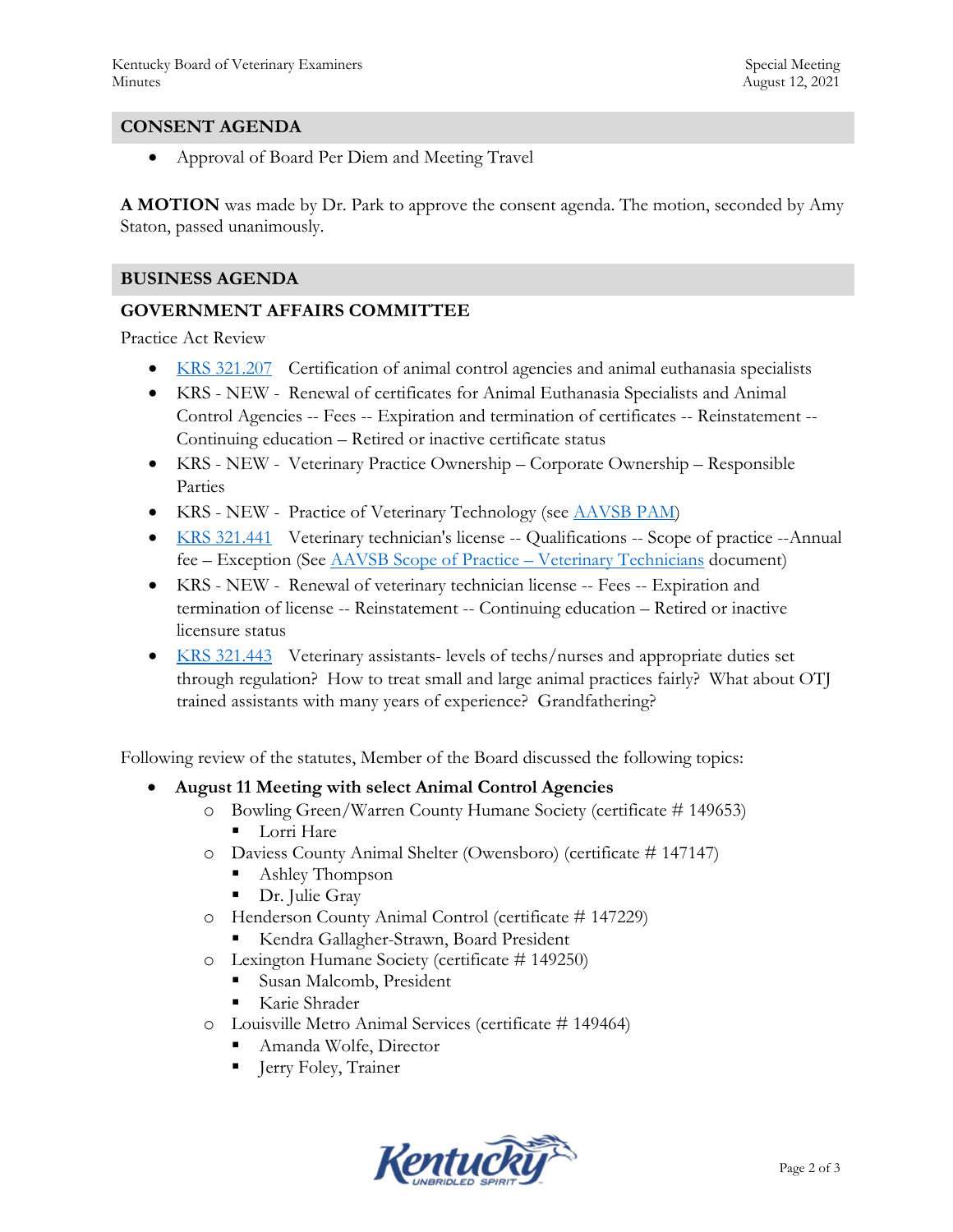Request from the Animal Control Agencies to have an alternate background check ٠ method for euthanasia specialist applicants Members of the Board directed Ms. Shane and Mr. Bilby to draft a new Board Policy to accommodate this request, for review at the September meeting.

# **FUTURE MEETING DATES**

- Thu, Sep 23 Regular Meeting  $@$  1:00 PM EDT OSV  $\bullet$
- Thu, Oct 28 Special Meeting  $@$  9:30 AM EDT OSV  $\bullet$
- Thu, Dec  $2 -$  Regular Meeting  $@ 1:00$  PM EDT  $-$  OSV  $\bullet$

### **ADJOURNMENT**

Chairman Wills adjourned the meeting at 12:48 pm.

These Meeting Minutes were approved by the Board on September 23, 2021.

Steven J. Wills, DVM, Chairman of the Board

Minutes Recorded by: Minutes Reviewed by:

PRESIDING OFFICER: Steven J. Wills, DVM, Board Chairman Michelle M. Shane, Executive Director Joe A. Bilby, Legal Counsel

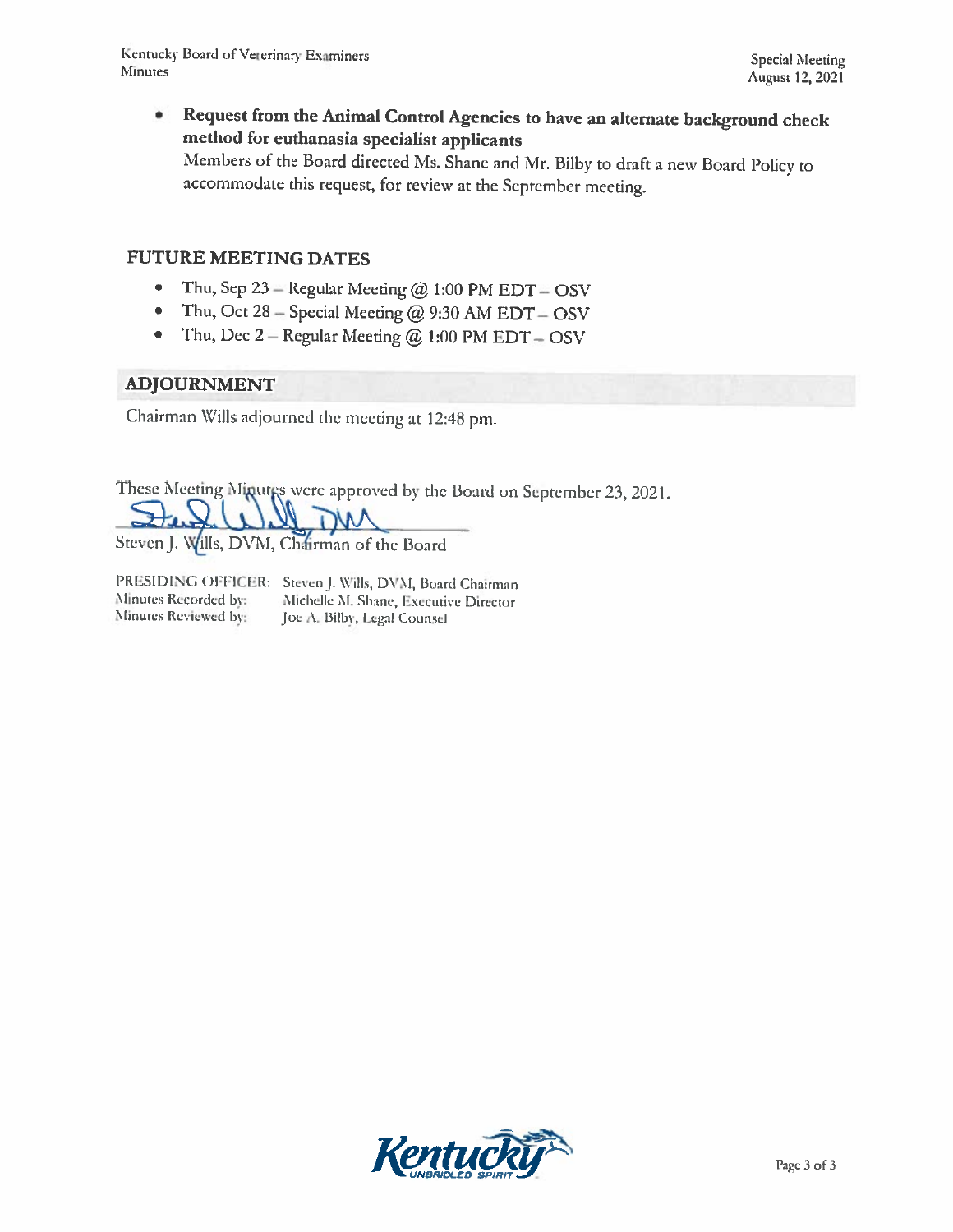

# **KENTUCKY BOARD OF VETERINARY EXAMINERS**

107 Corporate Drive, Second Floor, Frankfort, KY 40601 Office: 502-782-0273 • Fax: 502-695-5887 kybve.com  $\bullet$  yet $(\partial_k ky.gov)$ 

# **Special Meeting Agenda**

**August 12, 2021 – Special Meeting Meeting Location: Office of the State Veterinarian 109 Corporate Drive, Frankfort, KY 40601**

# **Due to continuing COVID-19 Restrictions, only Members of the Board are authorized to meet in person.**

# **Citizens and observers are required to attend the meeting virtually.**

Join Zoom Meeting [https://us02web.zoom.us/j/87285052176?pwd=ZXFXVk5BblJ6YVM0bU1kclZQdHJrdz0](https://us02web.zoom.us/j/87285052176?pwd=ZXFXVk5BblJ6YVM0bU1kclZQdHJrdz09) [9](https://us02web.zoom.us/j/87285052176?pwd=ZXFXVk5BblJ6YVM0bU1kclZQdHJrdz09)

Meeting ID: 872 8505 2176 Passcode: 903505 One tap mobile +13017158592,,87285052176# US (Washington DC) 13126266799,,87285052176# +US (Chicago)

Dial by your location (any number will work). Then enter Meeting ID: 872 8505 2176 +1 301 715 8592 US (Washington DC) +1 312 626 6799 US (Chicago) +1 929 436 2866 US (New York) +1 253 215 8782 US (Tacoma) +1 346 248 7799 US (Houston) +1 669 900 6833 US (San Jose)

# 9:00 AM **CALL TO ORDER**

### **ROLL CALL / ESTABLISHMENT OF QUORUM**

# **CONFIRMATION OF PUBLIC NOTICE**

### **READING OF MISSION STATEMENT**

### **CONSENT AGENDA**

Approval of Board Per Diem and Meeting Travel